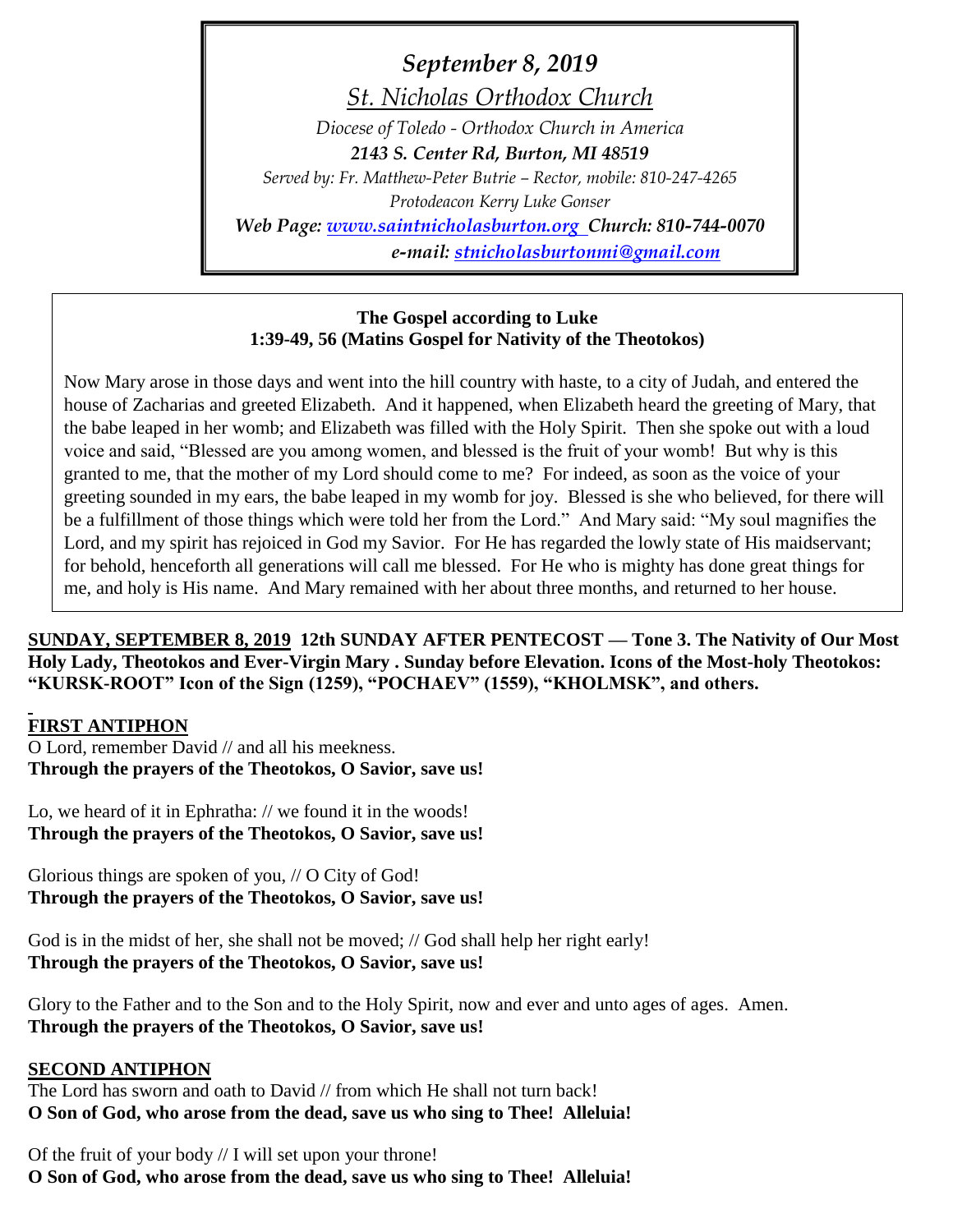There I will make the horn of David to flourish: // I have ordained a lamp for My anointed! **O Son of God, who arose from the dead, save us who sing to Thee! Alleluia!**

For the Lord has chosen Zion, // He has desired it for His habitation! **O Son of God, who arose from the dead, save us who sing to Thee! Alleluia!**

Glory to the Father and to the Son and to the Holy Spirit, now and ever and unto ages of ages. Amen. Only-begotten Son and immortal Word of God, Who for our salvation didst will to be incarnate of the holy Theotokos and ever-virgin Mary, Who without change became man and wast crucified, O Christ our God, trampling down death by death, Who art one of the Holy Trinity, glorified with the Father and the Holy Spirit: save us!

#### **THIRD ANTIPHON**

#### **Here will I dwell for I have desired it!**

**(Tone 4)** Your nativity, O Virgin, has proclaimed joy to the whole universe! The Sun of Righteousness, Christ our God, has shone from you, O Theotokos! By annulling the curse, He bestowed a blessing. By destroying death, He has granted us eternal life.

#### **Your birth, O Theotokos, has brought joy!**

**(Tone 4)** Your nativity, O Virgin, has proclaimed joy to the whole universe! The Sun of Righteousness, Christ our God, has shone from you, O Theotokos! By annulling the curse, He bestowed a blessing. By destroying death, He has granted us eternal life.

#### **The Most High has sanctified His tabernacle!**

**(Tone 4)** Your nativity, O Virgin, has proclaimed joy to the whole universe! The Sun of Righteousness, Christ our God, has shone from you, O Theotokos! By annulling the curse, He bestowed a blessing. By destroying death, He has granted us eternal life.

#### **TROPARIA**

**(Tone 3)** Let the heavens rejoice! Let the earth be glad! For the Lord has shown strength with His arm. He has trampled down Death by death. He has become the first-born of the dead. He has delivered us from the depths of Hell, and has granted to the world great mercy.

**(Tone 4)** Your nativity, O Virgin, has proclaimed joy to the whole universe! The Sun of Righteousness, Christ our God, has shone from you, O Theotokos! By annulling the curse, He bestowed a blessing. By destroying death, He has granted us eternal life.

#### **KONTAKION**

**(Tone 4)** By your nativity, O most pure Virgin, Joachim and Anna are freed from barrenness; Adam and Eve from the corruption of death. And we, thy people, freed from the guilt of sin, celebrate and sing to you: the barren woman gives birth to the Theotokos, the Nourisher of our Life.

#### *The Prokeimenon in the Sixth Tone:* **O Lord, save Thy people / and bless Thine inheritance!**

# *v.* **To Thee, O Lord, will I call. O my God, be not silent to me!**

**THE EPISTLE OF PAUL TO THE GALATIANS (6:11-18)** *Brethren:* See with what large letters I am writing to you with my own hand. It is those who want to make a good showing in the flesh that would compel you to be circumcised, and only in order that they may not be persecuted for the cross of Christ. For even those who receive circumcision do not themselves keep the law, but they desire to have you circumcised that they may glory in your flesh. But far be it from me to glory except in the cross of our Lord Jesus Christ, by which the world has been crucified to me, and I to the world. For neither circumcision counts for anything, nor uncircumcision, but a new creation. Peace and mercy be upon all who walk by this rule, upon the Israel of God. Henceforth let no man trouble me; for I bear on my body the marks of Jesus. The grace of our Lord Jesus Christ be with your spirit, brethren. Amen.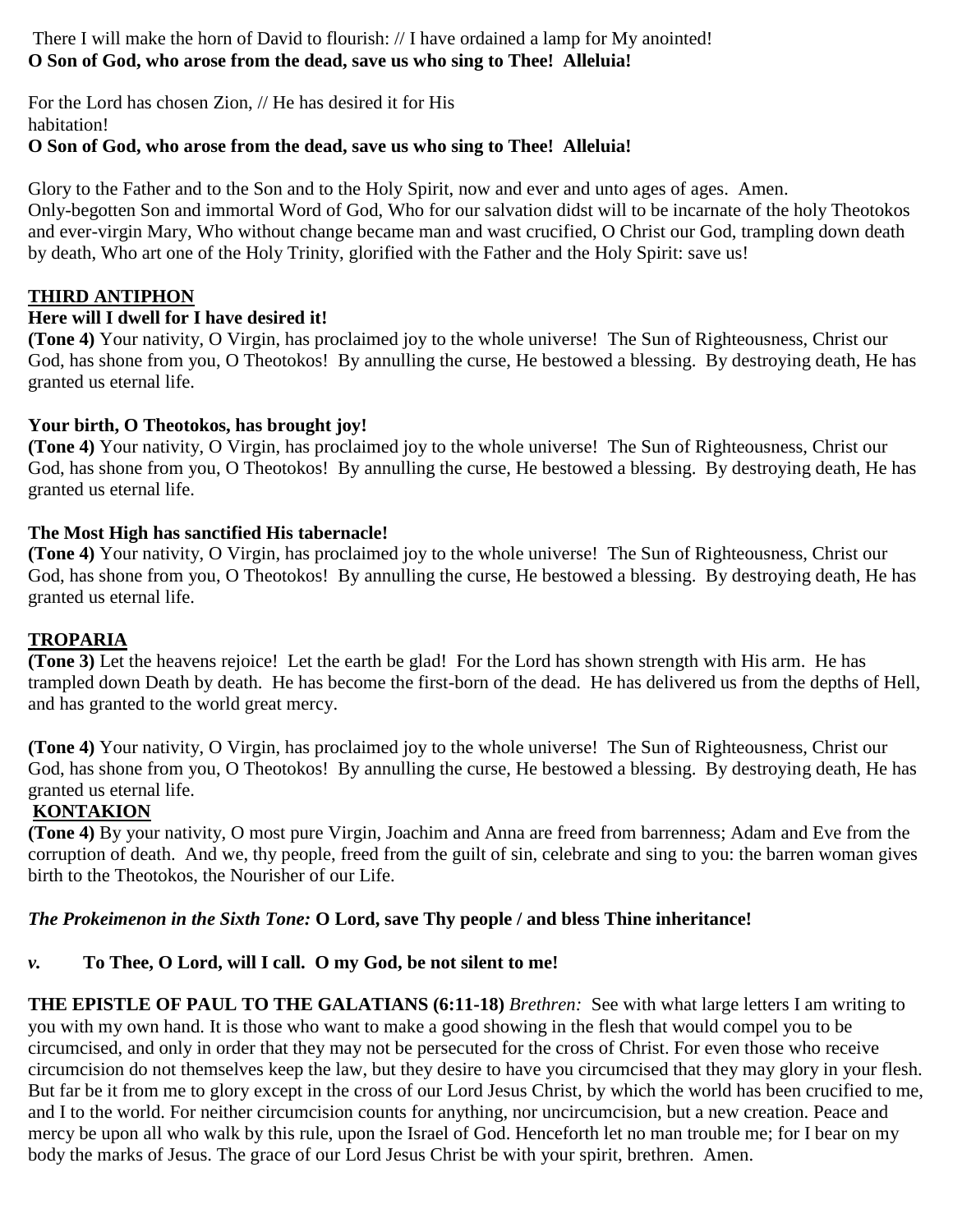#### *Alleluia, Tone 1*

*v.* **I have exalted one chosen out of My people.**

#### *v.* **For My hand shall defend him and My arm shall strengthen him.**

**THE HOLY GOSPEL ACCORDING TO JOHN (3:13-17)** Jesus answered Nicodemus, saying: "No one has ascended into heaven but he who descended from heaven, the Son of Man. And as Moses lifted up the serpent in the wilderness, so must the Son of Man be lifted up, that whoever believes in him may have eternal life. For God so loved the world that he gave his only Son, that whoever believes in him should not perish but have eternal life. For God sent the Son into the world, not to condemn the world, but that the world might be saved through him."

*Instead of "It is truly meet…" we sing, "Magnify, O my soul"* Magnify, O my soul, the most glorious Nativity of the Mother of God. Virginity is foreign to mothers; childbearing is strange for virgins. But in you, O Theotokos, both were accomplished! For this, all the earthly nations unceasingly magnify you!

#### **COMMUNION HYMN**

I will receive the cup of salvation and call on the name of the Lord. Alleluia! Alleluia! Alleluia!

**The Nativity of Our Most Holy Lady Theotokos and Ever Virgin Mary (September 8)** The Most Holy Virgin Mary was born at a time when people had reached such a degree of moral decay that it seemed altogether impossible to restore them. People often said that God must come into the world to restore faith and not permit the ruin of mankind. The Son of God chose to take on human nature for the salvation of mankind, and chose as His Mother the All-Pure Virgin Mary, who alone was worthy to give birth to the Source of purity and holiness.

The Nativity of Our Most Holy Lady Theotokos and Ever Virgin Mary is celebrated by the Church as a day of universal joy. Within the context of the Old and the New Testaments, the Most Blessed Virgin Mary was born on this radiant day, having been chosen before the ages by Divine Providence to bring about the Mystery of the Incarnation of the Word of God. She is revealed as the Mother of the Savior of the World, Our Lord Jesus Christ.

The Most Holy Virgin Mary was born in the small city of Galilee, Nazareth. Her parents were Righteous Joachim of the tribe of the Prophet-King David, and Anna from the tribe of the First Priest Aaron. The couple was without child, since Saint Anna was barren.

Having reached old age, Joachim and Anna did not lose hope in God's mercy. They had strong faith that for God everything is possible, and that He would be able to overcome the barrenness of Anna even in her old age, as He had once overcame the barrenness of Sarah, spouse of the Patriarch Abraham. Saints Joachim and Anna vowed to dedicate the child which the Lord might give them, to the service of God in the Temple.

Childlessness was considered among the Hebrew nation as a Divine punishment for sin, and therefore the righteous Saints Joachim and Anna had to endure abuse from their own countrymen. On one of the feastdays at the Temple in Jerusalem the elderly Joachim brought his sacrifice to offer to God, but the High Priest would not accept it, considering him to be unworthy since he was childless.

Saint Joachim in deep grief went into the wilderness, and there he prayed with tears to the Lord for a child. Saint Anna wept bitterly when she learned what had happened at the Jerusalem Temple. Never once did she complain against the Lord, but rather she prayed to ask God's mercy on her family.

The Lord fulfilled her petitions when the pious couple had attained to extreme old age and prepared themselves by virtuous life for a sublime calling: to be the parents of the Most Holy Virgin Mary, the future Mother of the Lord Jesus Christ.

The Archangel Gabriel brought Joachim and Anna the joyous message that their prayers were heard by God, and of them would be born a most blessed daughter Mary, through Whom would come the Salvation of all the World.

The Most Holy Virgin Mary surpassed in purity and virtue not only all mankind, but also the angels. She was manifest as the living Temple of God, so the Church sings in its festal hymns: "the East Gate... bringing Christ into the world for the salvation of our souls" (2nd Stikhera on "Lord, I Have Cried", Tone 6).

The Nativity of the Theotokos marks the change of the times when the great and comforting promises of God for the salvation of the human race from slavery to the devil are about to be fulfilled. This event has brought to earth the grace of the Kingdom of God, a Kingdom of Truth, piety, virtue and everlasting life. The Theotokos is revealed to all of us by grace as a merciful Intercessor and Mother, to Whom we have recourse with filial devotion. *www.oca.org*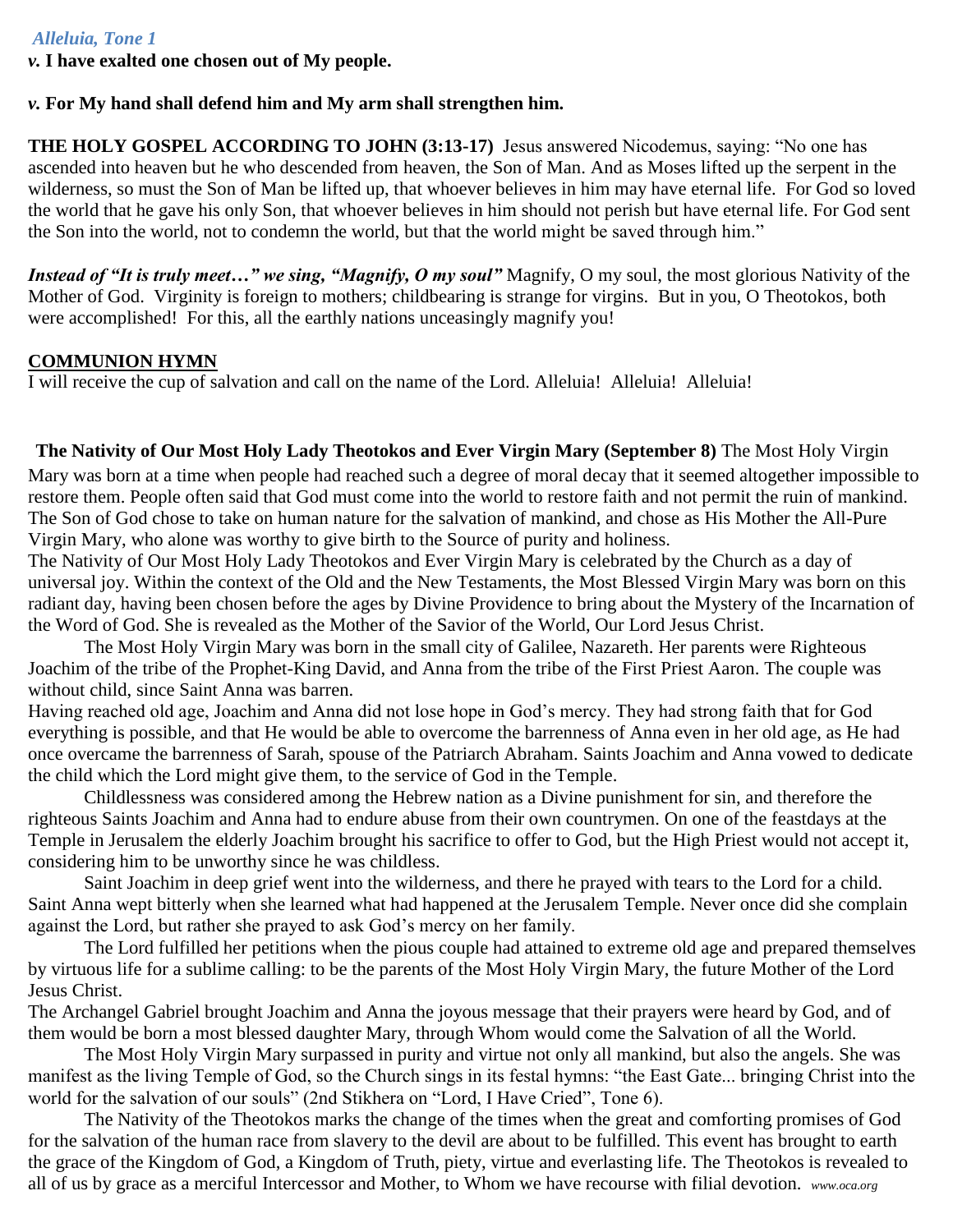September 8, 2019

# ခရွို့က ခရွိက သန္တို့က ခရွိက သို့က သန္တို့က သန္တို့က သန္တို့က သန္တို့က သန္တို့က သန္တို့က သန္တို့က သန္တို့က သန္တ

# **CANDLE INTENTIONS FOR THE HEALTH AND BLESSINGS OF**

Fr. Tom, Fr. Paul, Fr. Joe, Fr. Dimitrie, Fr. Anthony, Matushka Rose Marie, Joan, Angelo, Christine, Dorothy, Peter, Reggie, Anna, Alex, Irene, Allen, Deborah, Rimi, Susan, Luba, Kosta, Stojan, Mira, Bosa, Christopher, Allison, Jeanette, Nicholas, Margaret, Joseph, Ted, Marlene, Gladys, my family and friends Joe Tome Special Intention Joe Tome God's blessing for health & healing for Mary Popoff after surgery. Health & blessings for Angelo Popoff Helen Popoff Mary, Angelo, Anna & Alex Alex & Magda Popoff David & Ashley Goodman Happy Anniversary~blessings Mom Joe Neely Happy Birthday~blessings Baba

#### **CANDLE INTENTIONS FOR BLESSED REPOSE**

Rose Goodman~Blessed Repose Goodman family Peter Popoff Alex & Magda Popoff Joe Goodman (5 yrs.) Blessed Repose~Memory Eternal Dorothy & family

# ခရွိက ခရွိက ခရွိက ခရွိက အိုင်း အိုင်း ခရွိက ခရွိက ခရွိက ခရွိက ခရွိက အိုင်း အိုင်း ခရွိက ခရွိက ခရွိက

WELCOME to all our friends and visitors. Please join us in our fellowship hall for lunch & Bingo.

**FLOWERS FOR THE CROSS** Would you like to help defray the cost (\$130) of the wreath for the Elevation of the Cross celebration on September  $15<sup>th</sup>$ ? If so, just mark your donation "flowers". You can also use Givelify or call the office to use a credit card.

**PROSFORA FOR DIVINE LITURGY** is needed. Anyone who can bake some it would be greatly appreciated. There is a prosfora seal available if anyone needs to borrow one.

**NOMINATING COMMITTEE MEETING** on Tuesday, September 10<sup>th</sup> at 6 pm.

**PARISH COUNCIL MEETING** Tuesday, September 10<sup>th</sup> at 6:30 pm. Please email or call the office if you cannot attend. Meeting information will be emailed on Monday.

**COMMUNITY PET BLESSING** September 10<sup>th</sup> at 6:30 at Adopt-A-Pet in Fenton. St. Mary Magdalene provides a pet blessing in conjunction with adopt-a-pet.

#### **CHURCH SCHOOL NEWS**



 $\bullet$  Church School will begin on Sunday, September 15<sup>th</sup>. The New Year will begin with prayers during the Liturgy for the teachers and students and a blessing after Communion for them as they go to class. Remember the Noisy Offering. See you then!

**KONEVETS QUARTET** Tuesday, September 17<sup>th</sup> at 6:30 pm. We need desserts for the reception afterwards (preferably finger foods) as well as help serving  $\&$  cleaning up. There is a signup sheet in the parish hall. Please spread the word! There are also flyers you can take to post in your community.

**MIDDLE EASTERN LUNCHEON & BAKE SALE** September 19<sup>th</sup> 11 am – 3 pm at St. George. Flyers are in the parish hall.

# **OUR CHARITY MINISTRIES**

**HOPE IN A BOX** is collecting bar & hand soap for the month of September. Place the items in the blue box in the hall. Catholic Charities Community Closet will distribute the items.

**FOOD DRIVE** Place non-perishable food items in the other blue box in the hall.